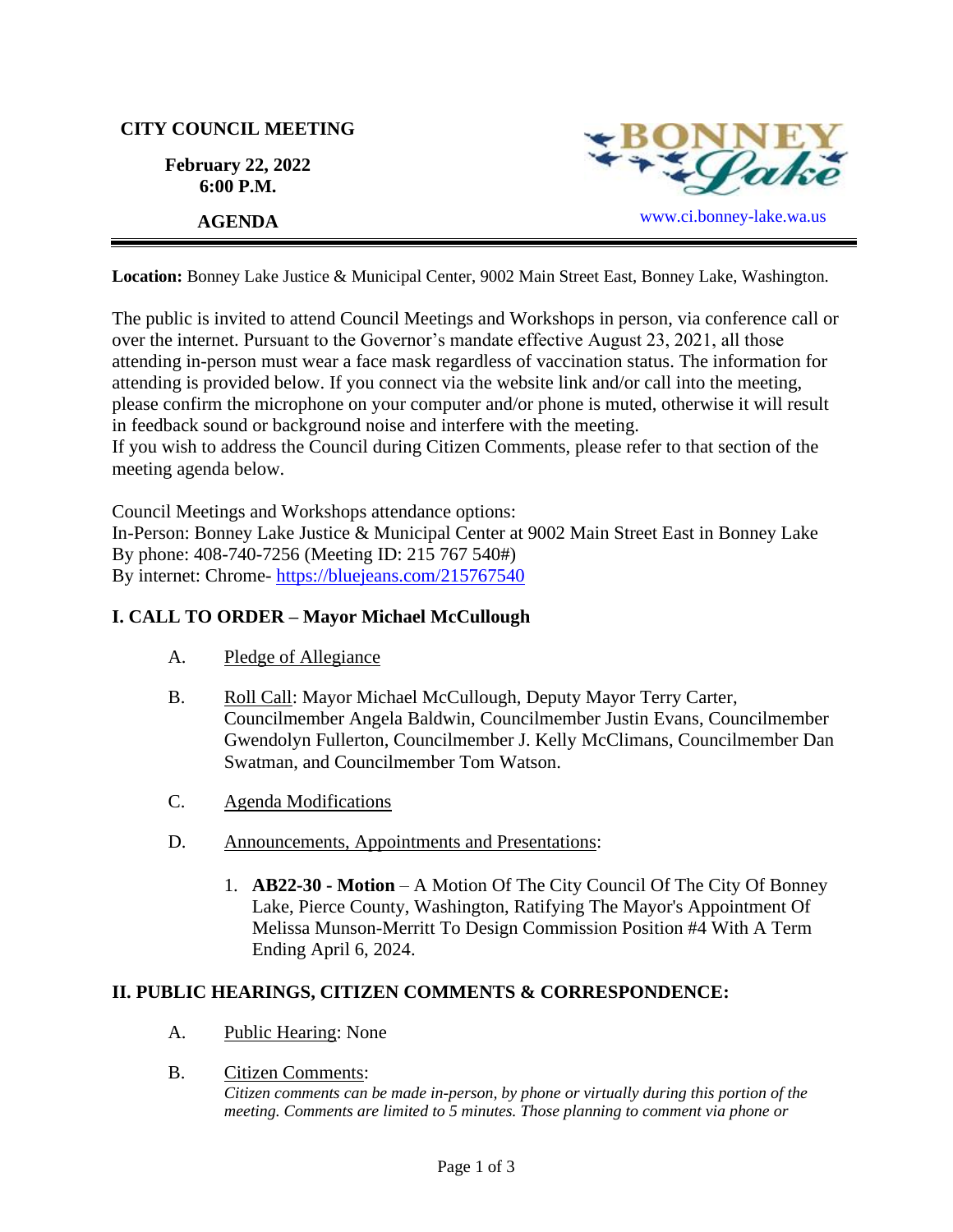*virtually will need to sign up prior to the meeting in order to comment. When signing up, please provide your name, your screen name, and phone number (for callers), either by email to clerk@cobl.us or by mail to Attn: City Clerk, PO Box 7380, Bonney Lake, WA 98391. You may call to register to speak as well at 253-862-8602, however, those calls must be received by 5:00 pm. Email registrations may be made as late as 5:30 pm. the day of the meeting. During the meeting, your name will be called when it is your turn. Your microphone will be activated, and you will be able to comment. Those physically appearing at the Council meeting to speak during citizen comments do not need to sign up but will be asked to state their name and address for the meeting record. With the ability of the public to address the Council via phone, virtually or in-person, the City Clerk's Office will no longer accept citizen comments to be read by staff into the record.*

C. Correspondence: None

### **III. COUNCIL COMMITTEE REPORTS:**

- A. Finance Committee
- B. Community Development Committee
- C. Public Safety Committee
- D. Other Reports

#### **IV. CONSENT AGENDA:**

*The items listed below may be acted upon by a single motion and second of the City Council. By simple request to the Chair, any Councilmember may remove items from the Consent Agenda for separate consideration after the adoption of the remainder of the Consent Agenda items.*

- A. **Approval of Corrected Minutes:** February 1, 2022 Council Workshop and February 8, 2022 Council Meeting.
- B. **Approval of Accounts Payable and Utility Refund Checks/Vouchers:** Accounts Payable check/vouchers #90752 - 90799, in the amount of \$9,326.35. Accounts Payable check/vouchers #90800 and 90909 and wire transfer #2022020201 in the amount of \$811,583.84.
- C. **AB22-16 – Resolution 3013** A Resolution Of The City Council Of The City Of Bonney, Lake, Pierce County, Washington, Authorizing The Mayor To Sign An Interlocal Agreement Between The City Of Bonney Lake And East Pierce Fire And Rescue Investigations Of Cause Or Origin.
- D. **AB22-20 – Resolution 3016** A Resolution Of The City Council Of The City Of Bonney, Lake, Pierce County, Washington Authorizing The Mayor To Approve The Purchase Of Kitchen Equipment From Bargreen-Ellingson For The Public Services Center Project.
- E. **AB22-22 – Resolution 3018** A Resolution Of The City Council Of The City Of Bonney, Lake, Pierce County, Washington Authorizing The Mayor To Sign A Memorandum Of Understanding With The Sumner-Bonney Lake School District